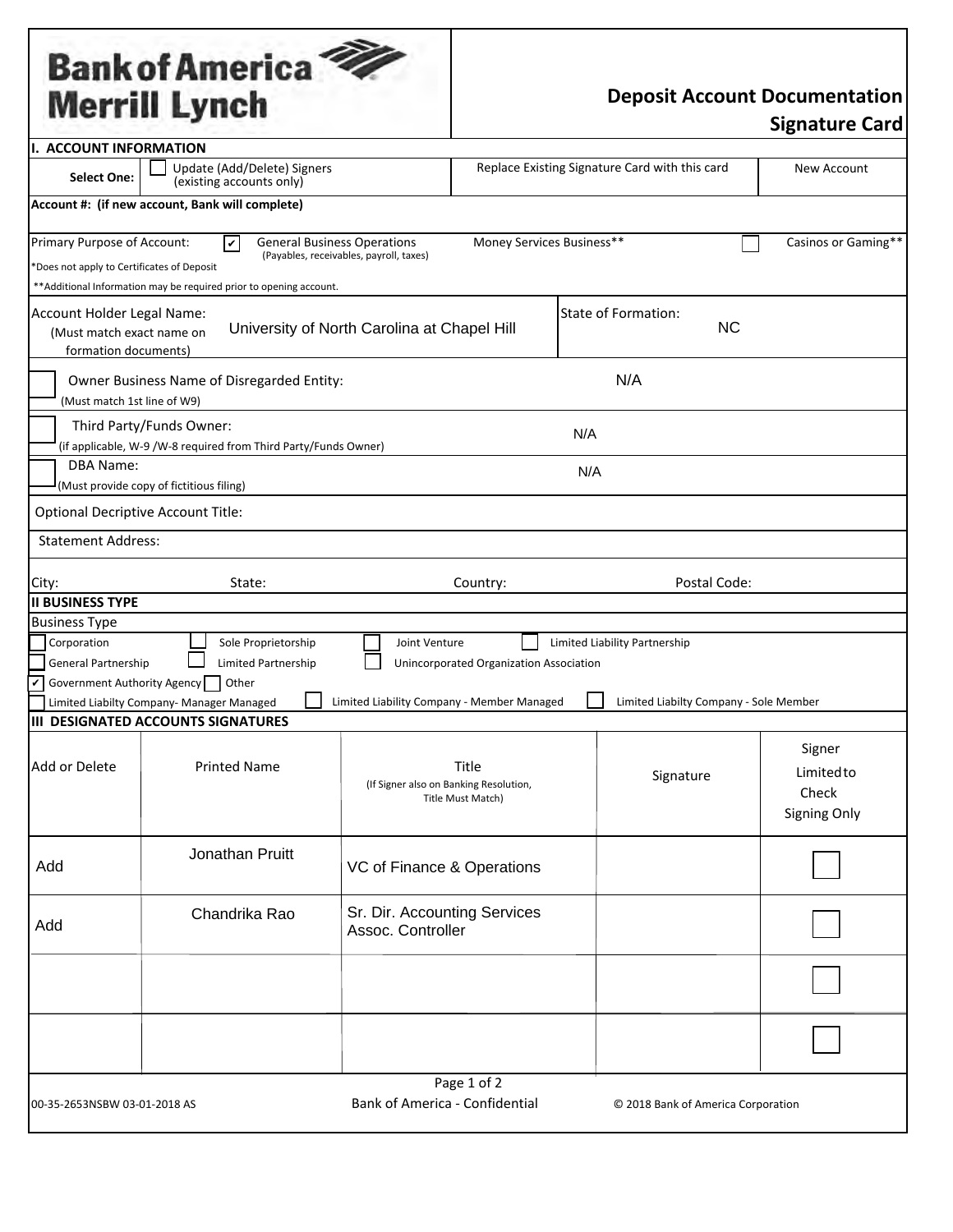Account #:

**DEPOSIT ACCOUNT DOCUMENTATION-SIGNATURE CARD** 

| IV. CUSTOMER ACKNOWLEDGEMENT & AGREEMENT                                                                                                                                                                                                                                                                                                                                                                                                                                                                                                                                                                                                                                                                                                                                                                                                        |                                                                                                         |                                                            |                  |                                    |  |  |  |  |
|-------------------------------------------------------------------------------------------------------------------------------------------------------------------------------------------------------------------------------------------------------------------------------------------------------------------------------------------------------------------------------------------------------------------------------------------------------------------------------------------------------------------------------------------------------------------------------------------------------------------------------------------------------------------------------------------------------------------------------------------------------------------------------------------------------------------------------------------------|---------------------------------------------------------------------------------------------------------|------------------------------------------------------------|------------------|------------------------------------|--|--|--|--|
| You begin or continue a deposit account relationship with us by giving us information about your business and by signing this Agreement. The deposit agreement we give you is<br>part of your agreement with us regarding use of your account and tells you the current terms governing your account. We may change the deposit agreement at any time and will<br>inform you of changes that affect your rights and obligations. By signing below, you acknowledge receipt of the deposit agreement. The deposit agreement includes a provision<br>for alternative dispute resolution.                                                                                                                                                                                                                                                          |                                                                                                         |                                                            |                  |                                    |  |  |  |  |
| By signing below, you authorize each person who has signed in the Designated Account Signer section on page one, to operate any account opened under this signature card                                                                                                                                                                                                                                                                                                                                                                                                                                                                                                                                                                                                                                                                        |                                                                                                         |                                                            |                  |                                    |  |  |  |  |
| now or in the future. The authority to operate an account includes: authority to sign checks and other items and to give us other instructions, including by electronic signature,                                                                                                                                                                                                                                                                                                                                                                                                                                                                                                                                                                                                                                                              |                                                                                                         |                                                            |                  |                                    |  |  |  |  |
| electronic record or other electronic form, to withdraw funds; to endorse and deposit checks and other items payable to or belonging to you to the account; and to transact other                                                                                                                                                                                                                                                                                                                                                                                                                                                                                                                                                                                                                                                               |                                                                                                         |                                                            |                  |                                    |  |  |  |  |
| administrative business, including by electronic signature, electronic record or other electronic form relating to the account, including closing the account. If you wish to restrict a<br>designated signer's authority to check signing you must indicate that by checking the box to the right of their name. We may rely on this authorization for any account opened                                                                                                                                                                                                                                                                                                                                                                                                                                                                      |                                                                                                         |                                                            |                  |                                    |  |  |  |  |
| under this signature card until we receive written notice revoking the authorization at the office where we maintain the account, and we have a reasonable time to act upon such                                                                                                                                                                                                                                                                                                                                                                                                                                                                                                                                                                                                                                                                |                                                                                                         |                                                            |                  |                                    |  |  |  |  |
| notice. By signing below, this organization agrees to be bound to the above Agreement and Authorization.                                                                                                                                                                                                                                                                                                                                                                                                                                                                                                                                                                                                                                                                                                                                        |                                                                                                         |                                                            |                  |                                    |  |  |  |  |
| For CA Public Funds only: Any person signing this Agreement for the Organization certifies that they are duly authorized to do so as evidenced by attached banking<br>resolution/contract for deposit of moneys or existing banking resolutions/contract for deposit of money on file with us.                                                                                                                                                                                                                                                                                                                                                                                                                                                                                                                                                  |                                                                                                         |                                                            |                  |                                    |  |  |  |  |
| V. Consent to Electronic Delivery of Account Material                                                                                                                                                                                                                                                                                                                                                                                                                                                                                                                                                                                                                                                                                                                                                                                           |                                                                                                         |                                                            |                  |                                    |  |  |  |  |
| By signing below, you consent to have documentation regarding your accounts and services delivered through electronic delivery such as secure e-mail or our digital banking<br>portal. Information delivered electronically may include sensitive information about your accounts and services, disclosures and terms governing your accounts and services, and<br>information that could facilitate unauthorized transactions against your accounts. As such, you must ensure that the e-mail address that you choose below is secure and<br>accessible by each of your designated account signers, but only by those individuals. Additionally, you should check this e-mail address as important notices may be transmitted<br>periodically. If you would like physical copies of documentation, please contact your service representative. |                                                                                                         |                                                            |                  |                                    |  |  |  |  |
| Jonathan Pruitt                                                                                                                                                                                                                                                                                                                                                                                                                                                                                                                                                                                                                                                                                                                                                                                                                                 | VC of Finance & Operations                                                                              |                                                            |                  |                                    |  |  |  |  |
| <b>Printed Name</b>                                                                                                                                                                                                                                                                                                                                                                                                                                                                                                                                                                                                                                                                                                                                                                                                                             | Title (Certifying individual must be authorized on Banking<br>Resolution, Title MUST match)             |                                                            | <b>Signature</b> | <b>Date</b>                        |  |  |  |  |
| E-mail Address for electronic delivery (Required for new account opening):                                                                                                                                                                                                                                                                                                                                                                                                                                                                                                                                                                                                                                                                                                                                                                      |                                                                                                         |                                                            |                  |                                    |  |  |  |  |
| VI. SUBSTITUTE FORM W9 / CERTIFICATION                                                                                                                                                                                                                                                                                                                                                                                                                                                                                                                                                                                                                                                                                                                                                                                                          | (If foreign entity, W-8 required. Section VI leave blank.)                                              |                                                            |                  |                                    |  |  |  |  |
| University of North Carolina at Chapel Hill<br>1. Name (as shown on your income tax return) do not leave this line blank.                                                                                                                                                                                                                                                                                                                                                                                                                                                                                                                                                                                                                                                                                                                       |                                                                                                         |                                                            |                  |                                    |  |  |  |  |
|                                                                                                                                                                                                                                                                                                                                                                                                                                                                                                                                                                                                                                                                                                                                                                                                                                                 | 2. Business name/disregarded entity name, if different from above                                       |                                                            |                  |                                    |  |  |  |  |
| ∇<br><b>Employer Identification Number</b>                                                                                                                                                                                                                                                                                                                                                                                                                                                                                                                                                                                                                                                                                                                                                                                                      |                                                                                                         | 56-6001393                                                 |                  |                                    |  |  |  |  |
| 3.<br>П<br><b>Social Security Number</b>                                                                                                                                                                                                                                                                                                                                                                                                                                                                                                                                                                                                                                                                                                                                                                                                        |                                                                                                         |                                                            |                  |                                    |  |  |  |  |
| 4. Federal Tax Classification; check only ONE of the following seven boxes                                                                                                                                                                                                                                                                                                                                                                                                                                                                                                                                                                                                                                                                                                                                                                      |                                                                                                         |                                                            |                  |                                    |  |  |  |  |
| Individual /sole proprietorship or<br>C Corporation<br>single member LLC                                                                                                                                                                                                                                                                                                                                                                                                                                                                                                                                                                                                                                                                                                                                                                        | <b>Exemptions (Codes</b><br>apply only to certain<br>entities, not<br>individuals)<br>Exempt payee code |                                                            |                  |                                    |  |  |  |  |
|                                                                                                                                                                                                                                                                                                                                                                                                                                                                                                                                                                                                                                                                                                                                                                                                                                                 | Limited liability company. Enter the tax classification (C=corporation, S=S corporation, P=partnership) |                                                            |                  | (if any)                           |  |  |  |  |
| Note: For a single-member LLC that is disregarded, do not check LLC; check the appropriate box in the line above for the tax<br>Exemption from<br>classification of the single-member owner.<br><b>FATCA</b> reporting<br>code (if any)                                                                                                                                                                                                                                                                                                                                                                                                                                                                                                                                                                                                         |                                                                                                         |                                                            |                  |                                    |  |  |  |  |
|                                                                                                                                                                                                                                                                                                                                                                                                                                                                                                                                                                                                                                                                                                                                                                                                                                                 |                                                                                                         |                                                            |                  |                                    |  |  |  |  |
| Other (see instructions from IRS) Organization not a Private Foundation                                                                                                                                                                                                                                                                                                                                                                                                                                                                                                                                                                                                                                                                                                                                                                         |                                                                                                         | (Applies to accounts<br>maintained outside<br>the $U.S.$ ) |                  |                                    |  |  |  |  |
| Under penalties of perjury, I certify that: 1) the employer identification number or social security number shown on this form for this account holder is correct (or the<br>account holder is waiting for a number to be issued); and 2) the account holder is not subject to backup withholding because: (a) the account holder is exempt from<br>backup withholding, or (b) the account holder has not been notified by the Internal Revenue Service (IRS) that it is subject to backup withholding as a result of failure                                                                                                                                                                                                                                                                                                                   |                                                                                                         |                                                            |                  |                                    |  |  |  |  |
| to report all interest or dividends, or (c) the IRS has notified the account holder that it is no longer subject to backup withholding; and 3) the account holder is a<br>United States person (defined below*); and 4) The FATCA code(s) entered on this form (if any) indicating that the organization is exempt from FATCA reporting is                                                                                                                                                                                                                                                                                                                                                                                                                                                                                                      |                                                                                                         |                                                            |                  |                                    |  |  |  |  |
| correct.<br>Certification instructions: Cross out item 2 above if you have been notified by the IRS that you are currently subject to backup withholding because you have failed<br>to report all interest and dividends on your tax return.                                                                                                                                                                                                                                                                                                                                                                                                                                                                                                                                                                                                    |                                                                                                         |                                                            |                  |                                    |  |  |  |  |
| * If the organization listed above is a foreign entity use the applicable IRS Form W-8 (for additional information please see IRS instructions). The term "United States person"                                                                                                                                                                                                                                                                                                                                                                                                                                                                                                                                                                                                                                                                |                                                                                                         |                                                            |                  |                                    |  |  |  |  |
| means a citizen or resident of the United States; a partnership created or organized in the United States or under the laws of the United States or of any State; a corporation<br>created or organized in the United States or under the laws of the United States; or of any state or any estate or trust other than a foreign estate or foreign trust.                                                                                                                                                                                                                                                                                                                                                                                                                                                                                       |                                                                                                         |                                                            |                  |                                    |  |  |  |  |
| By signing below, the account holder agrees to be bound by the above Tax Information Certification.                                                                                                                                                                                                                                                                                                                                                                                                                                                                                                                                                                                                                                                                                                                                             |                                                                                                         |                                                            |                  |                                    |  |  |  |  |
| The Internal Revenue Service does not require your consent to any provision of this document other than the certifications required to avoid backup withholding.                                                                                                                                                                                                                                                                                                                                                                                                                                                                                                                                                                                                                                                                                |                                                                                                         |                                                            |                  |                                    |  |  |  |  |
| Chandrika Rao                                                                                                                                                                                                                                                                                                                                                                                                                                                                                                                                                                                                                                                                                                                                                                                                                                   | Sr. Dir Accounting Services Assoc<br>Controller                                                         |                                                            |                  |                                    |  |  |  |  |
| <b>Printed Name</b>                                                                                                                                                                                                                                                                                                                                                                                                                                                                                                                                                                                                                                                                                                                                                                                                                             | <b>Title</b>                                                                                            |                                                            | <b>Signature</b> | <b>Date</b>                        |  |  |  |  |
| 00-35-2653NSBW 03-01-2018 AS                                                                                                                                                                                                                                                                                                                                                                                                                                                                                                                                                                                                                                                                                                                                                                                                                    | Page 2 of 2                                                                                             |                                                            |                  |                                    |  |  |  |  |
|                                                                                                                                                                                                                                                                                                                                                                                                                                                                                                                                                                                                                                                                                                                                                                                                                                                 | <b>Bank of America - Confidential</b>                                                                   |                                                            |                  | © 2018 Bank of America Corporation |  |  |  |  |